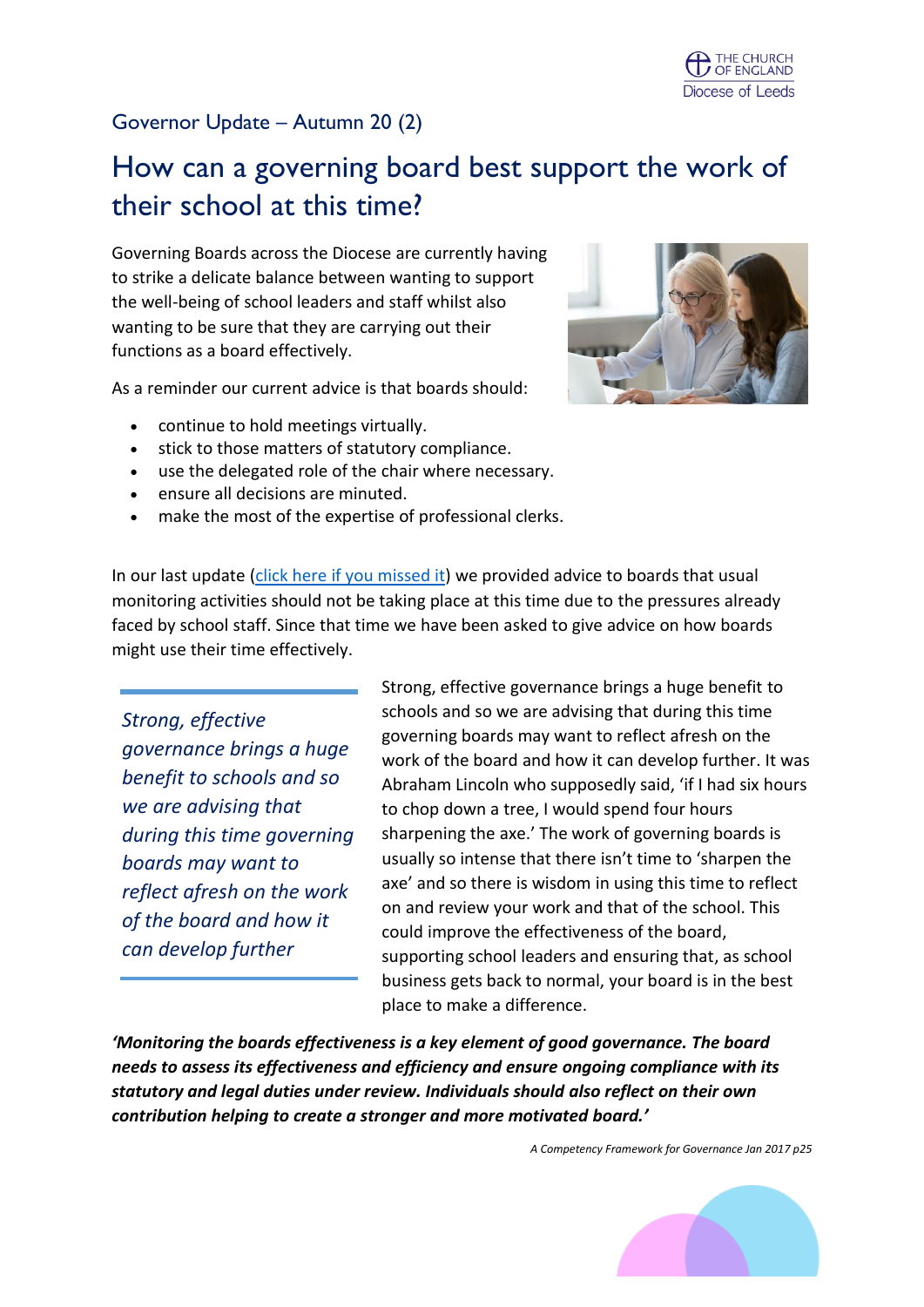# Below is a list of questions boards may want to ask at this time.

These are questions which can, *and should*, be explored with minimum input from school leaders.

## **How well do the governing board support the health and wellbeing of school leaders, and how do you know?**

This is an unprecedented time for heads who feel a mixed sense of frustration, confusion, joy and especially isolation. Governing boards have a clear statutory responsibility for the work-life balance and wider flourishing of the senior executive leader(s). [This evaluation tool](https://www.nga.org.uk/getmedia/f41d9900-4e8c-43e6-9522-63596567ed4c/NGA_SAS_Wellbeing-evaluation-tool_Oct-2020.pdf) focuses on the wellbeing of school leaders, their self-care and how this is modelled throughout the school/trust.

This has also been an unprecedented time for governors, many of whom have given significant amounts of additional time. You may want ask, *how does the board support the wellbeing of board members and manage relationships?*

## **How has the schools response to COVID been a reflection of the school's vision?**

Now, more than any time, our schools have been working in a way which is seeing their vision lived out. As part of their monitoring role, the board could consider this question and try to capture, in a single, bullet pointed A4 document, the many ways the vision has been lived out during recent times. Especially in relation to the work of the school to support the disadvantaged and vulnerable pupils. This would provide useful evidence for future SIAMS/Ofsted visits and get a job done for school leaders.

#### **How good are the Board at self-evaluating their work?**

Governors need to monitor the work of the school but they also need to monitor themselves. [This evaluation tool](https://www.leeds.anglican.org/sites/default/files/files/Governance-%20evaluating%20the%20evaluating.pdf) supports the board in questioning how well they look at themselves. You may want to reflect on training, induction and the 360 degree analysis of the Chair. It is also a good time to ensure your skills audits are up to date and reflect on training needs. The named adviser for the school can arrange bespoke training for the board as part of our Enhanced Service Plan (ESP) package.

## **How up to date are governors with the latest documentation?**

This October, the Government have updated a raft of documentation and this would be a good time for everyone to review this. Links to the documents are below.

[Governance handbook and competency framework](https://www.gov.uk/government/publications/governance-handbook?utm_source=8482b3cd-b7c4-4f2c-818c-8aebbd1314b1&utm_medium=email&utm_campaign=govuk-notifications&utm_content=immediate) [Local-authority-maintained schools: governance](https://www.gov.uk/government/collections/local-authority-maintained-schools-governance?utm_source=9574bed9-0db5-4374-969c-62a0cc31ad3f&utm_medium=email&utm_campaign=govuk-notifications&utm_content=immediate) [Governance structures and roles](https://www.gov.uk/government/publications/governance-structures-and-roles?utm_source=e380390a-5083-4c31-bb65-eede0863efe2&utm_medium=email&utm_campaign=govuk-notifications&utm_content=immediate) [Academy trusts: governance](https://www.gov.uk/government/collections/academy-trusts-governance?utm_source=6cde0657-89b9-4f83-89a2-f566df8b1c7e&utm_medium=email&utm_campaign=govuk-notifications&utm_content=immediate) [Letter from Baroness Berridge to academy trust members](https://www.gov.uk/government/publications/letter-from-baroness-berridge-to-academy-trust-members?utm_source=e60c3ce5-cc2a-40bb-8623-fc46f7d82e21&utm_medium=email&utm_campaign=govuk-notifications&utm_content=immediate)